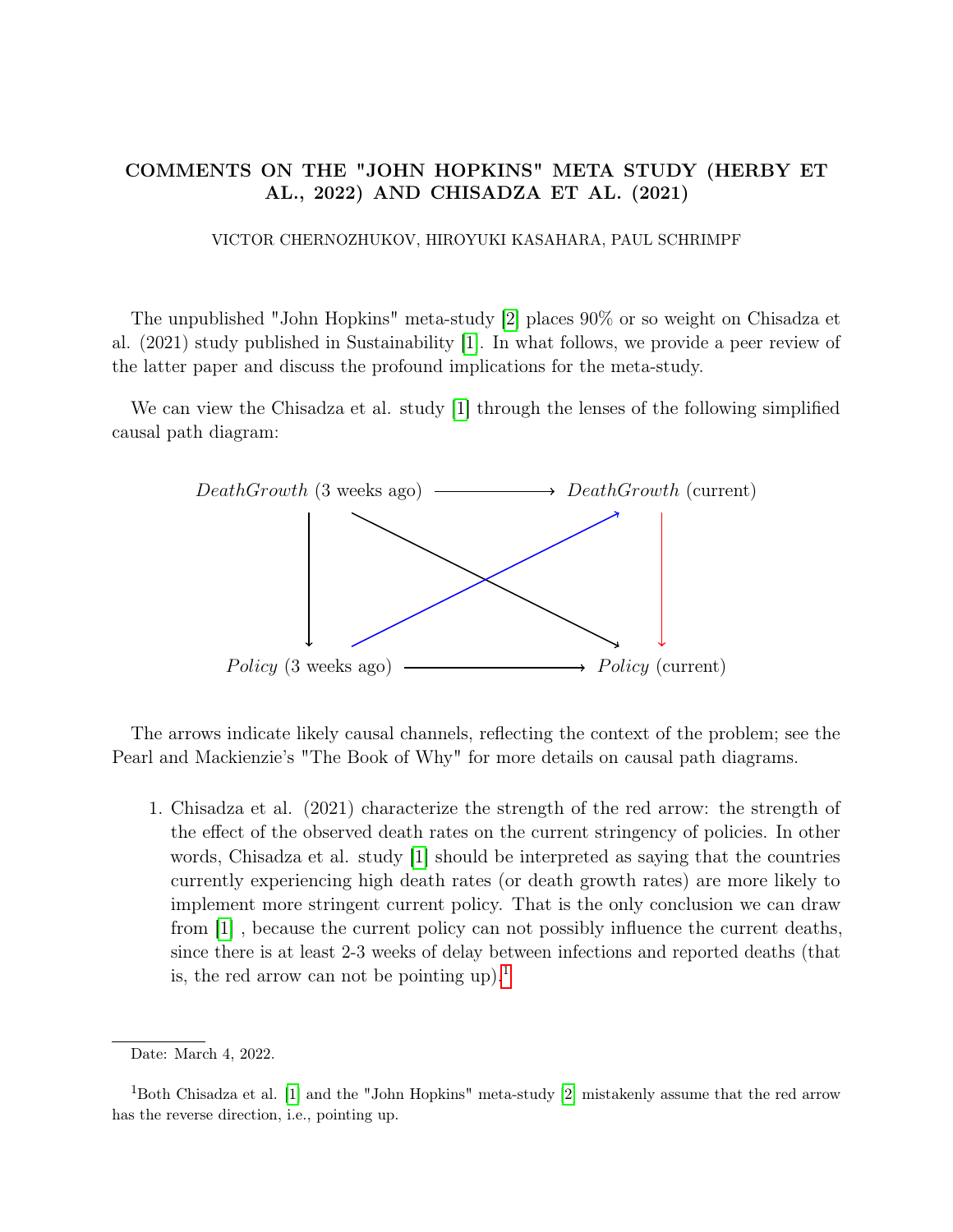#### REFERENCES 1

- 2. But the red arrow is the wrong effect to look at the effect we actually want for the purposes the meta-analysis is the blue arrow – the effect of the previous (e.g., 3 week lagged) policy stringency index on the current death growth rates.
- 3. The "John Hopkins" meta-study [\[2\]](#page-2-0) therefore places 90% or so weight on the study that estimates the wrong effect. The reason for placing such a high weight is very high precision (low standard error) with which the wrong thing is estimated. But we should not include the incorrectly estimated effect in this meta analysis in the first place. Therefore the whole meta-analysis is logically flawed.[2](#page-1-1)
- 4. A quick reanalysis of similar data to that of Chisadza et al. (2021) reveals the likely negative effect for the blue arrow. More precisely, more stringent policies in the past predict lower death growth rates, controlling for past deaths and other factors; and this statistical association is consistent with the negative causal effect of the (previous) policies on current deaths attributed to Covid. See Appendix [A](#page-1-2) below for details.

### Appendix A. Reanalysis of Chisadza et al (2021)

<span id="page-1-2"></span>We gathered and analyzed the data similar to that of [\[1\]](#page-1-0). Our code is available at [https:](https://github.com/ubcecon/covid-chisadzaetal) [//github.com/ubcecon/covid-chisadzaetal](https://github.com/ubcecon/covid-chisadzaetal) and in an html file at [https://ubcecon.](https://ubcecon.github.io/covid-chisadzaetal/oxcgrt.jl.html) [github.io/covid-chisadzaetal/oxcgrt.jl.html](https://ubcecon.github.io/covid-chisadzaetal/oxcgrt.jl.html). First, we reproduce similar results as [\[1\]](#page-1-0) in Table [1.](#page-2-1) As described above, these results show the strength of the red arrow: the strength of the effect of the observed death rates on the current stringency of policies.

We next characterize the sign of the blue arrow. Our preferred specification examined the strength of the relationship between current death growth rates and lagged policy stringency index. (Basic epidemiological models imply that changes in the contact rate between people should linearly affect the growth rate of disease, and hence the growth rates for death, not the level; the level modelling requires much more complicated nonlinear models). The results in Table [2](#page-3-0) suggest that more stringent policies in the past predict lower death growth rates.

### **REFERENCES**

<span id="page-1-0"></span>[1] Carolyn Chisadza, Matthew Clance, and Rangan Gupta. "Government Effectiveness and the COVID-19 Pandemic". In:  $Sustainability$  13.6 (2021). ISSN: 2071-1050. DOI: [10.3390/su13063042](https://doi.org/10.3390/su13063042). url: <https://www.mdpi.com/2071-1050/13/6/3042>.

<span id="page-1-1"></span><sup>&</sup>lt;sup>2</sup>There are other problems with the meta analysis such as an exclusion of papers that use synthetic control method, but even the current form of the study is deeply flawed because of the issue pointed above alone).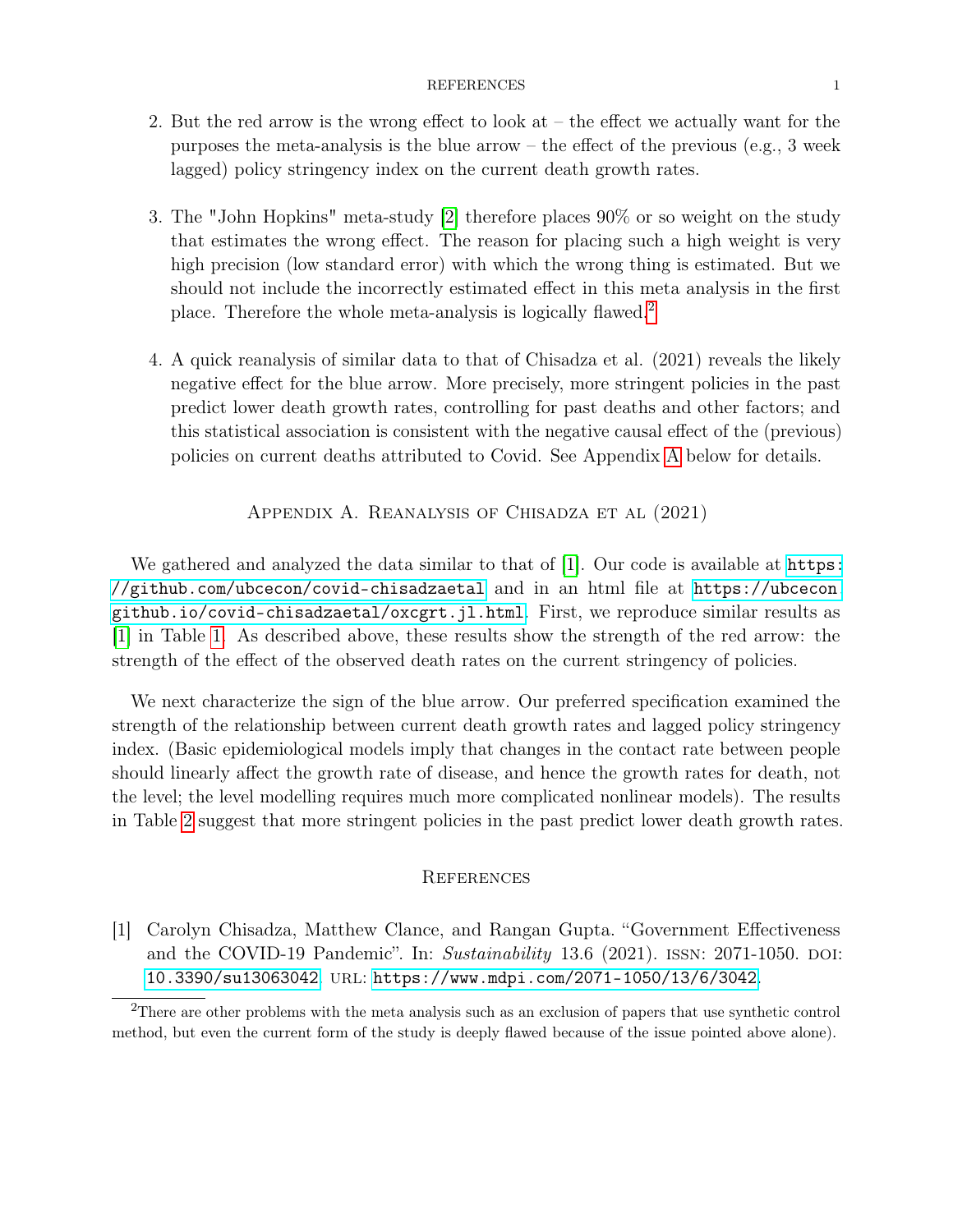<span id="page-2-1"></span>

| <b>REFERENCES</b> |
|-------------------|
|                   |

|                          | deathspm    | logdeathspm |
|--------------------------|-------------|-------------|
|                          | (1)         | (2)         |
| (Intercept)              | $-1.15**$   | $-6.89***$  |
|                          | (0.373)     | (0.735)     |
| StringencyIndex          | $0.00903**$ | $0.0359***$ |
|                          | (0.003)     | (0.004)     |
| deathspmlag              | $0.495**$   |             |
|                          | (0.162)     |             |
| log(GDPpc)               | $0.121**$   | 0.158       |
|                          | (0.046)     | (0.109)     |
| Diabetes prevalence      | $-0.0151$   | 0.00236     |
|                          | (0.011)     | (0.027)     |
| Hospital beds per 1000   | $-0.0544*$  | $-0.0287$   |
|                          | (0.025)     | (0.074)     |
| Old age dependency ratio | 0.00984     | $0.0471*$   |
|                          | (0.007)     | (0.019)     |
| $log(deathspmlag + .16)$ |             | $0.654***$  |
|                          |             | (0.021)     |
| Estimator                | <b>OLS</b>  | <b>OLS</b>  |
| N                        | 30,174      | 30,174      |
| $R^2$                    | 0.284       | 0.539       |

Table 1. Results Similar to Chisadza et al (2021)

<span id="page-2-0"></span>[2] Jonas Herby, Lars Jonung, and Steve Hanke. A Literature Review and Meta-Analysis of the Effects of Lockdowns on COVID-19 Mortality. Studies in Applied Economics 200. The Johns Hopkins Institute for Applied Economics, Global Health, and the Study of Business Enterprise, Jan. 2022. URL: <https://ideas.repec.org/p/ris/jhisae/0200.html>.